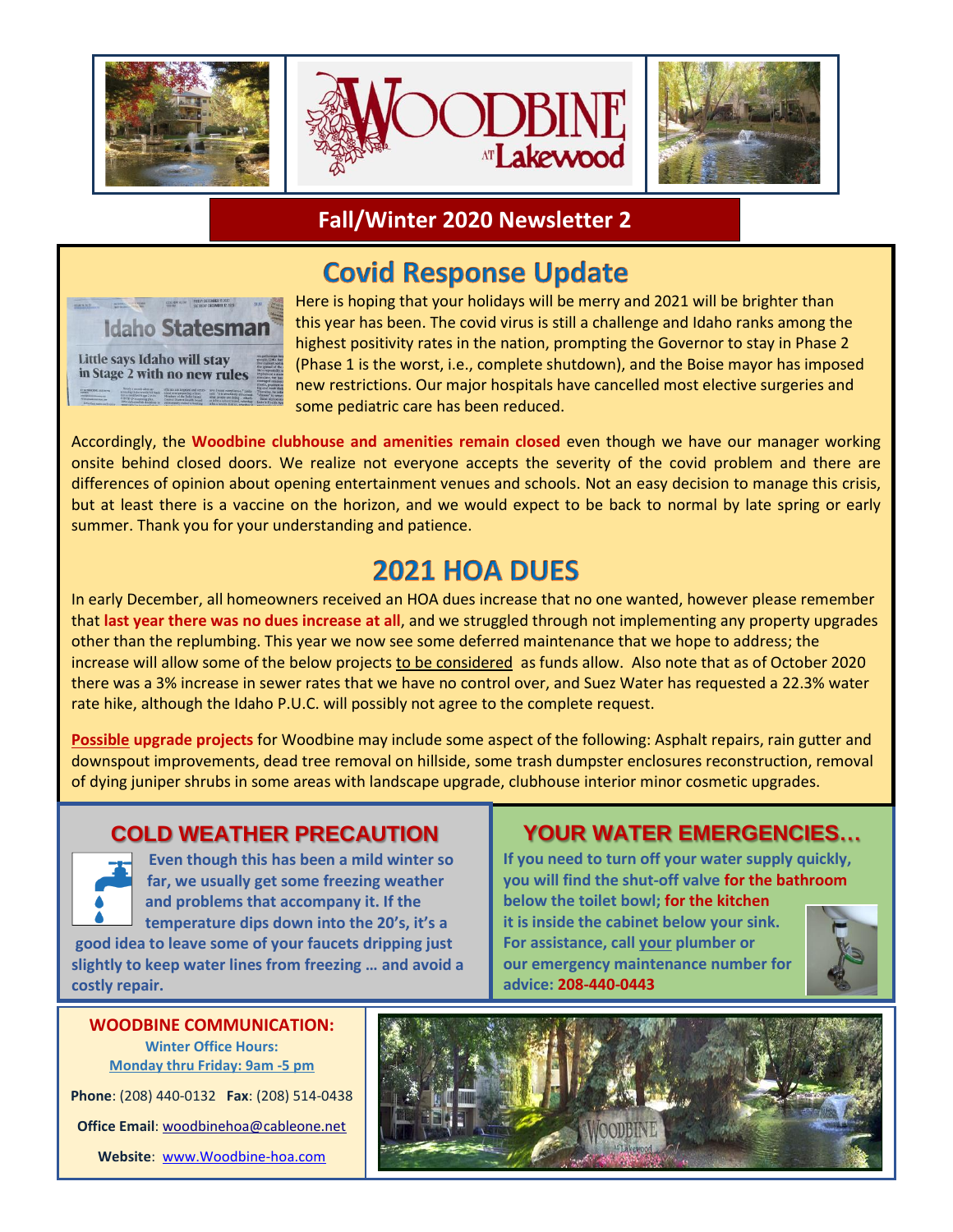

# **W O O D B I N E R E P L U M B I N G U P D A T E**

16 months after breaking ground on the replumbing of the main water lines for 14 of our buildings, we have just completed the last one before winter weather sets in. This has been both administrative and labor intensive as we tried to keep plumbing rate costs down by using in-house personnel where possible. As we progressed, efficiencies and familiarity with the process began to help reduce our costs and the use of hydro-jetting and boring techniques were also beneficial.



There were difficulties and unique challenges with roots, rocks, sidewalks and patios, previously repaired plumbing lines, and trees right in our way. Fortunately, last winter was mild and we were blessed with being able to pretty much work straight through. The entire Woodbine Condominium homeownership has benefitted from the replumbing that was completed because the HOA dues from all homeowners were contributing to the costly repairs for main line leaks wherever they occurred, and now the lower water/sewer costs will also affect property economic operations as a whole. Future condo sales can reference the work done rather than having to disclose that the property has major leak issues.



Our early completion will not be reducing the **actual total plumbing cost**, however since we have completed the job ahead of schedule, we are much sooner saving funds on water and sewer costs as well as administrative costs to manage the replumbing. Having completed the project earlier **will not eliminate the Special Assessment dues** needed over the next years to pay for the replumbing of Woodbine. **Special assessment dues** to pay for the replumbing of our exterior water lines, a program that was analyzed, approved and initiated in 2019, will **remain in effect until the project has been paid for.**

**ONCE AGAIN… and still very important! With so many residents trying to minimize their shopping activities, one alternative has been to use online ordering. A by-product of this practice has been additional delivery boxes that challenge our recycle dumpsters, a situation that will surely increase during the holiday season. As a courtesy to others PLEASE FLATTEN YOUR BOXES to prevent overflow.**  $\bullet$ 

**PLEASE BE CONSIDERATE WHEN RECYCLING FLATTEN YOUR BOXES ALLOW SPACE FOR OTHERS**

**THANKS IN ADVANCE**



**Winter is now upon us (barely, so far!) so please remember that in addition to routine snow and ice servicing, your property management also provides free ice melt for our residents.** 

**A large bin in front of the office contains gallon baggies filled with ice melt that homeowners can take for personal area use.**

# **WINTER SAFETY ATTENTION**

**So far, it has been a light winter and our staff has worked to keep the walkways and parking lots clear of ice and snow in a timely manner When the next storm arrives,** 

**please let us know if you notice any areas that seem particularly treacherous that have been missed.** 

**We also spent time last fall, as well as recently, to clean out some of the rain** 

**gutters to try and reduce ice dams and dripping onto the sidewalks. Again, if you see an area of dangerous ice melting, please report it or spread some free ice melt on it.**